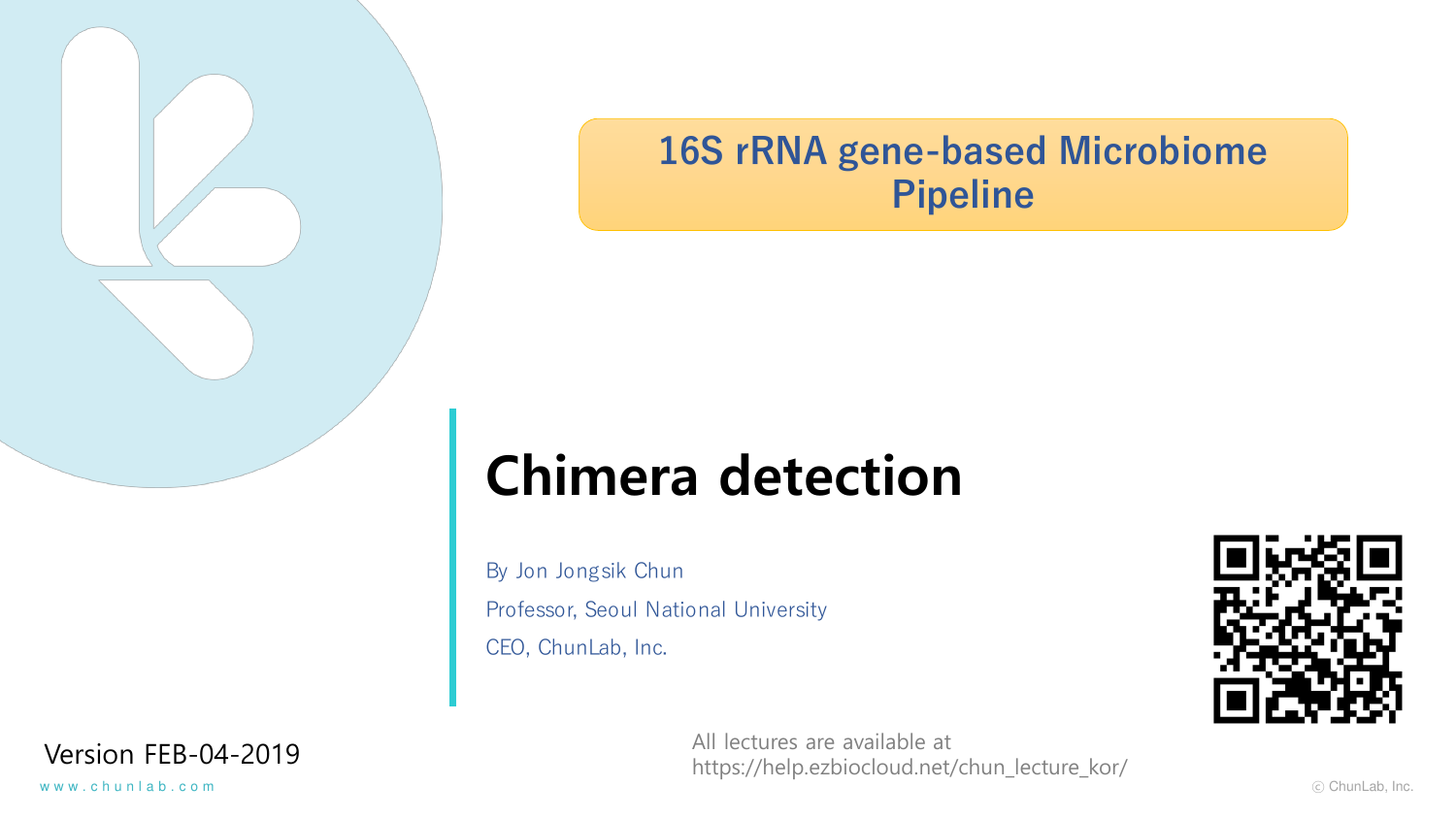#### Chimera of Arezzo, B.C. 400 Museo Archeologico Nazionale, Florence

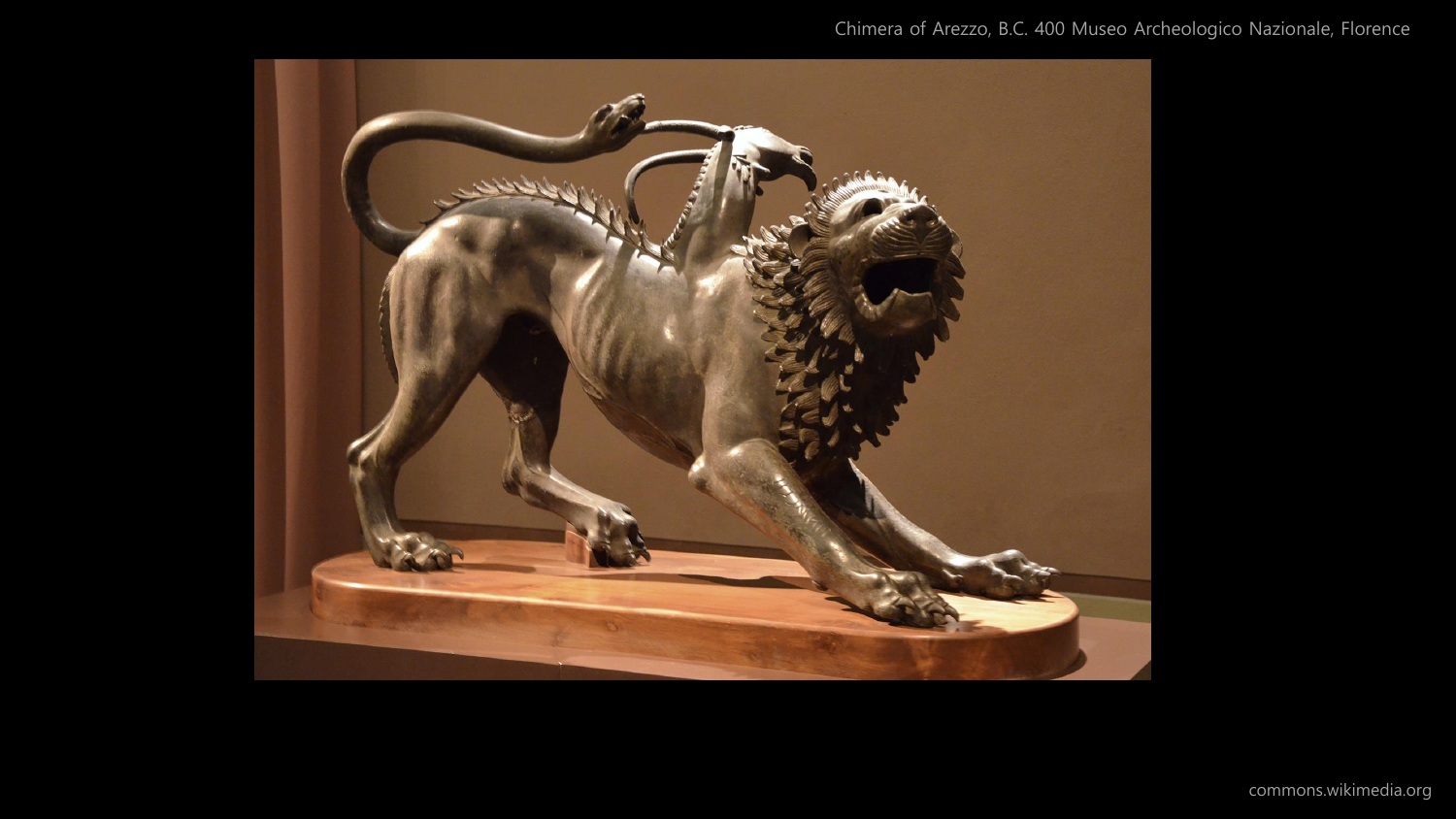### **How do chimeric amplicons form during PCR?**

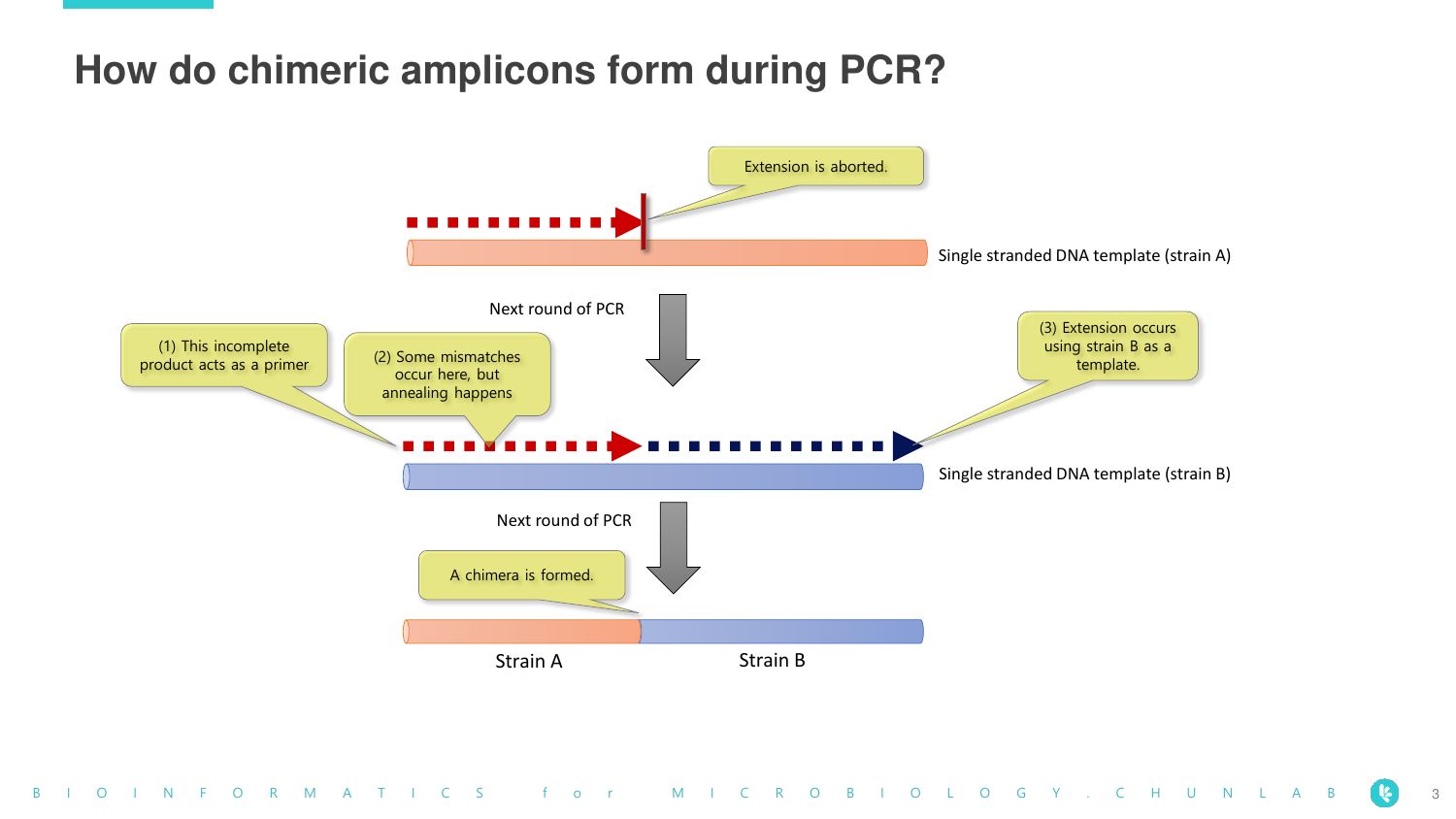# **Typical example of a chimeric amplicon**

454 sequence from human skin (V1V3 region)

GATGAACGCTGGCGGCGTGCCTAATACATGCAAGTCGAGCGAACAGACGAGGA GCTTGCTCCTCTGACGTTAGCGGCGGACGGGTGAGTAACACGTGGATAACCTACC TATAAGACTGGGATAACTTCGGGAAACCGGAGCTAATACCGGATAATATATTGAA CTGCATGGTTCAATAGTGAAAGACGGTTTTGCTGTCACTTATAGATGGATCCGCG CCGCATTAGCTAGTTGGTAAGGTAACGGCTTACCAAGGCAACGATGCGTAGCCG ACCTGAGAGGGTGATCGGCCACACTGGAACTGAGACACGGTCCAGACTCCTACG GGAGGCAGCAGTGGGGAATATTGCACAATGGGCGGAAGCCTGATGCAGCAACG CCGCGTGCGGGATGACGGCCTTCGGGTTGTAAACCGCTTTCGCCTGTGACGAAG CGTGAGTGACGGTAATGGGTAAAGAAGCACCGGCTAACTACGTG



Identify the sequence at<https://www.ezbiocloud.net/>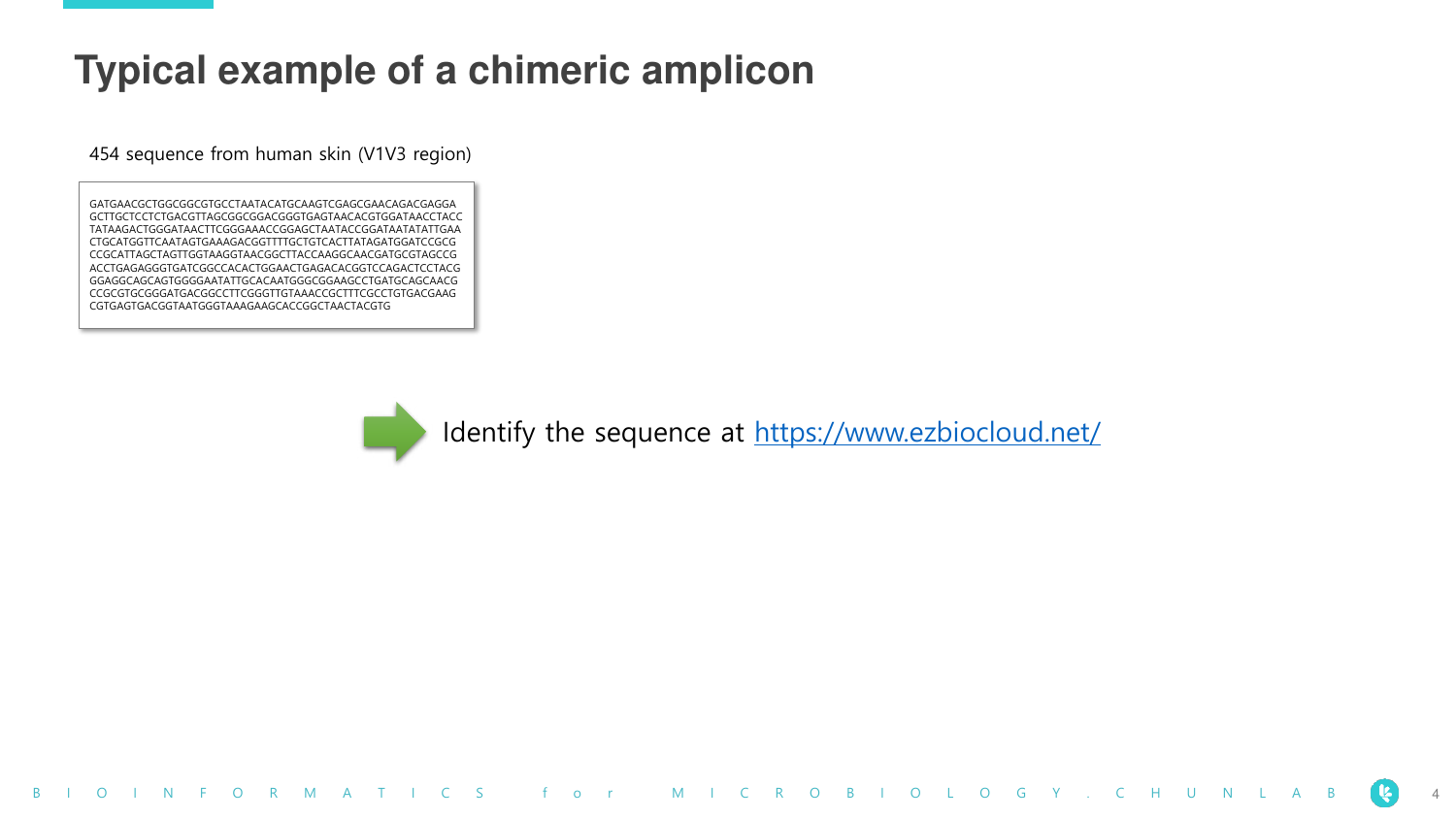#### **Typical example of a chimeric amplicon**

454 sequence from human skin (V1V3 region)

GATGAACGCTGGCGGCGTGCCTAATACATGCAAGTCGAGCGAACAGACGAGGA GCTTGCTCCTCTGACGTTAGCGGCGGACGGGTGAGTAACACGTGGATAACCTACC TATAAGACTGGGATAACTTCGGGAAACCGGAGCTAATACCGGATAATATATTGAA CTGCATGGTTCAATAGTGAAAGACGGTTTTGCTGTCACTTATAGATGGATCCGCG CCGCATTAGCTAGTTGGTAAGGTAACGGCTTACCAAGGCAACGATGCGTAGCCG ACCTGAGAGGGTGATCGGCCACACTGGAACTGAGACACGGTCCAGACTCCTACG GGAGGCAGCAGTGGGGAATATTGCACAATGGGCGGAAGCCTGATGCAGCAACG CCGCGTGCGGGATGACGGCCTTCGGGTTGTAAACCGCTTTCGCCTGTGACGAAG CGTGAGTGACGGTAATGGGTAAAGAAGCACCGGCTAACTACGTG

99.7% to Staphylococcus epidermidis

(Firmicutes ;Bacilli;Bacillales; Staphylococcaceae;Staphylococcus) 100% to Propionibacterium acnes

(Actinobacteria ;Actinobacteria; Propionibacteriales;Propionibacteriaceae; Propionibacterium)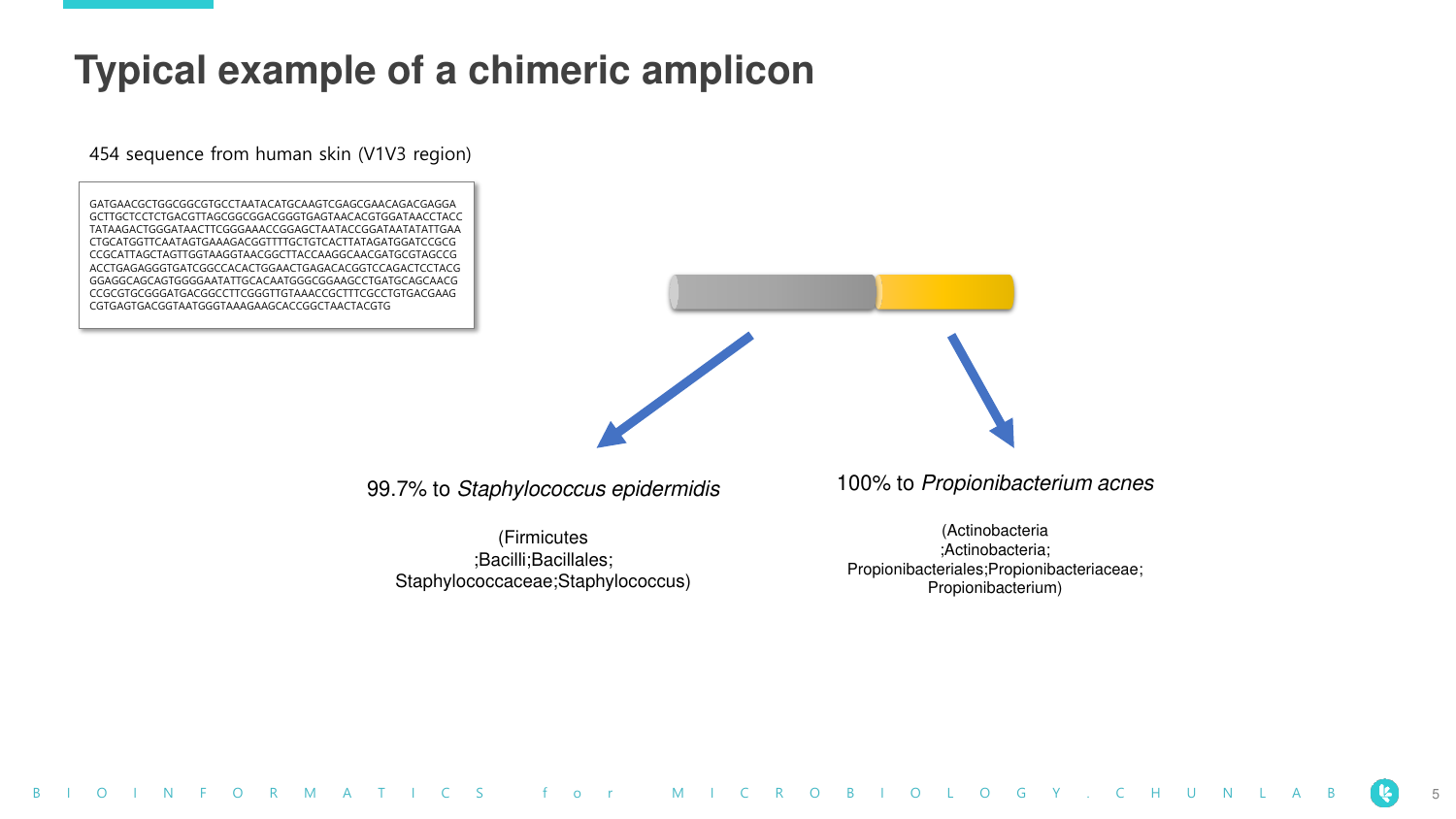# **Chimera formation during PCR amplification**

• **Chimera formation is inevitable during 16S rRNA gene PCR of metagenomic samples.**

• **Unfiltered chimeric amplicons will be recognized as new species or OTU, which affect the subsequent statistical analyses on alpha and beta diversity.**

B I O R M A T I C S f o r M I C R O B I O L O G Y . C H U N L A B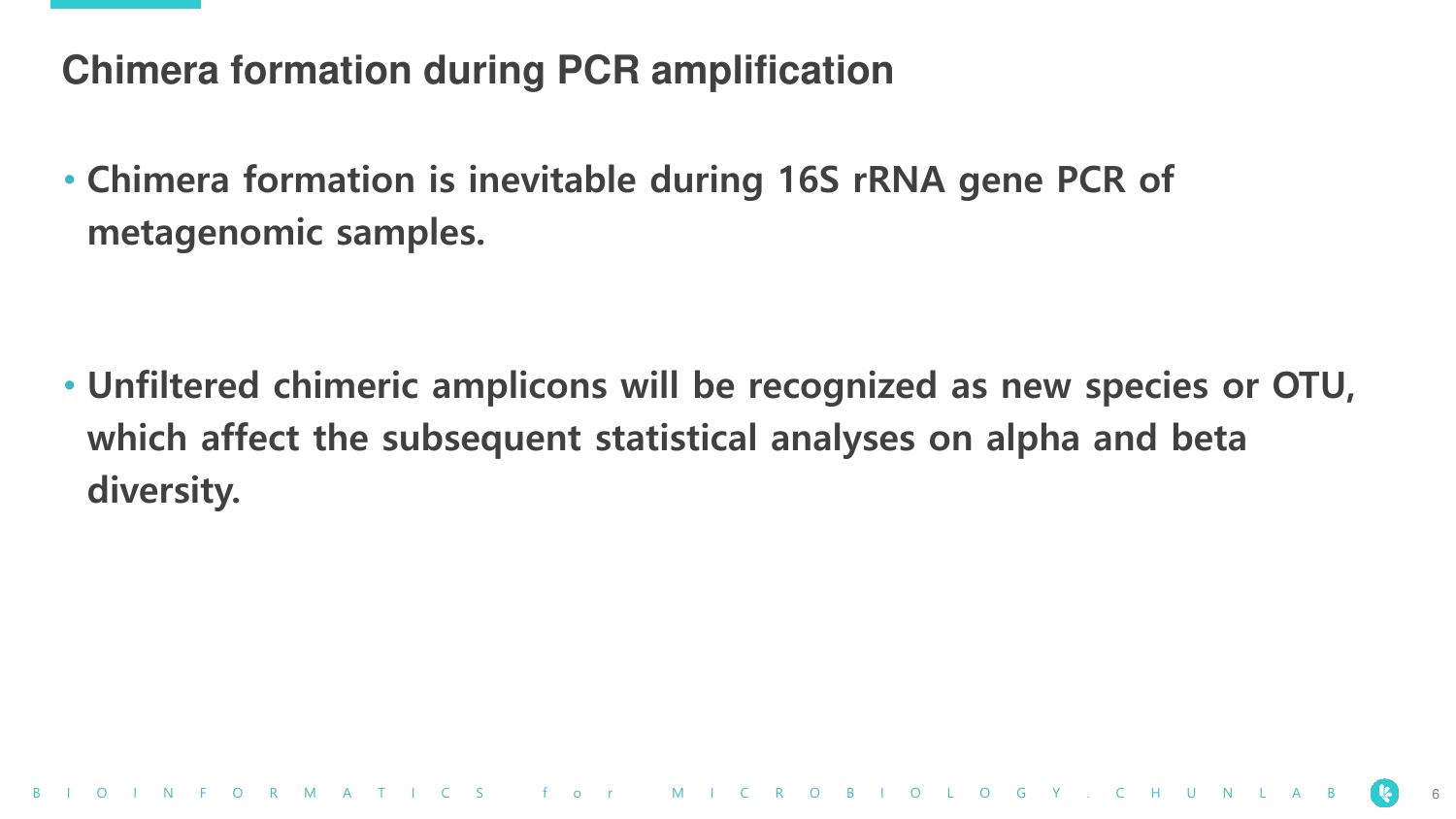#### **ORIGINAL PAPER BIOINEORMATICS**

Vol. 27 no. 16 2011, pages 2194-2200 doi:10.1093/bioinformatics/btr381

Sequence analysis

Advance Access publication June 23, 2011

#### UCHIME improves sensitivity and speed of chimera detection

Robert C. Edgar<sup>1,\*</sup>, Brian J. Haas<sup>2</sup>, Jose C. Clemente<sup>3</sup>, Christopher Quince<sup>4</sup> and Rob Knight<sup>3</sup>

B I O I N F O R M A T I C S f o r M I C R O B I O L O G Y . C H U N

<sup>1</sup>Tiburon, CA, USA, <sup>2</sup>Genome Sequencing and Analysis Program, The Broad Institute, Cambridge, MA 02142, <sup>3</sup>Department of Chemistry and Biochemistry, University of Colorado, Boulder, CO 80309, USA and <sup>4</sup>School of Engineering, University of Glasgow, Glasgow G12 8LT, UK Associate Editor: Martin Bishop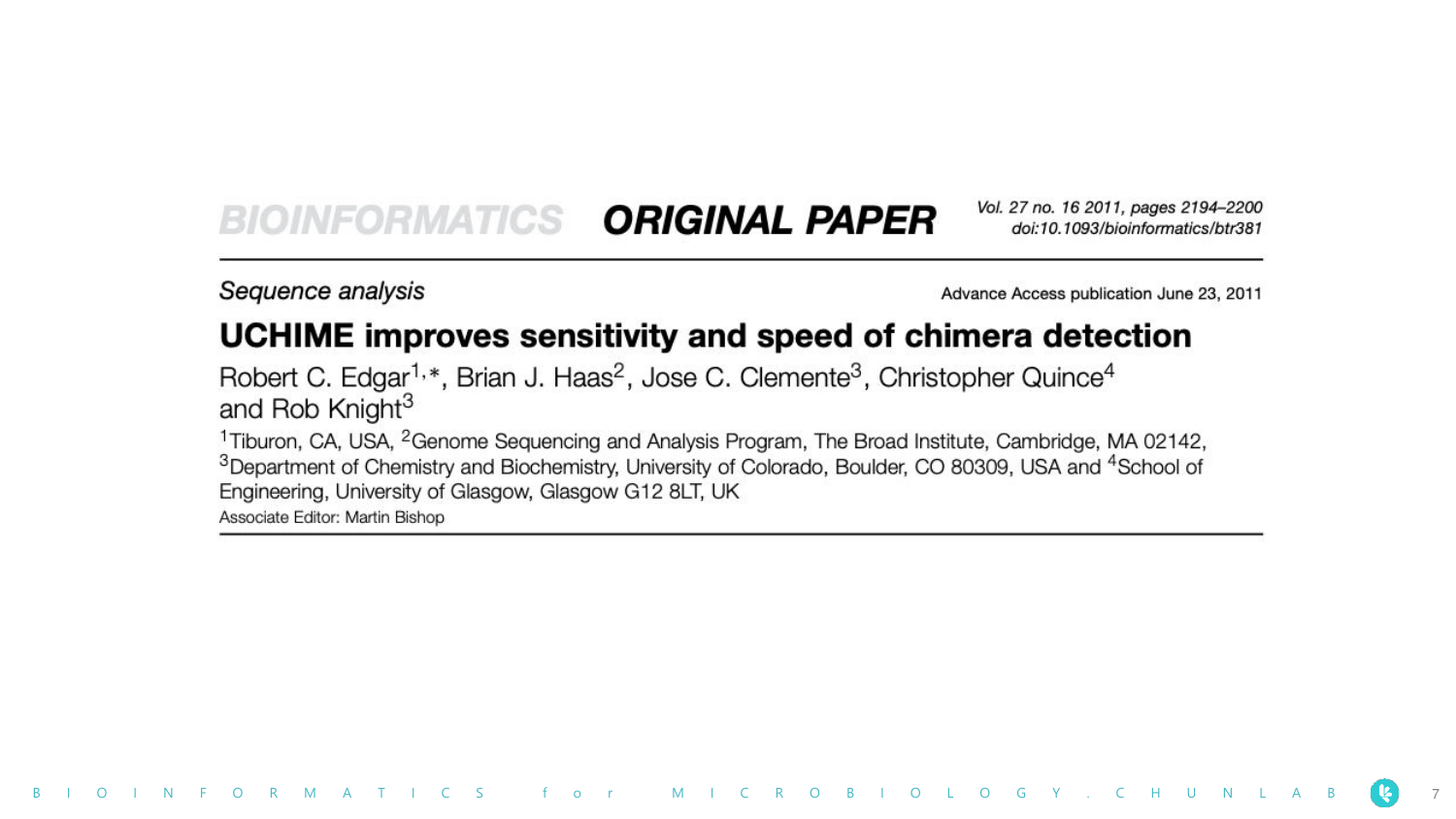# **Filtering chimeric sequences in the EzBioCloud pipeline**

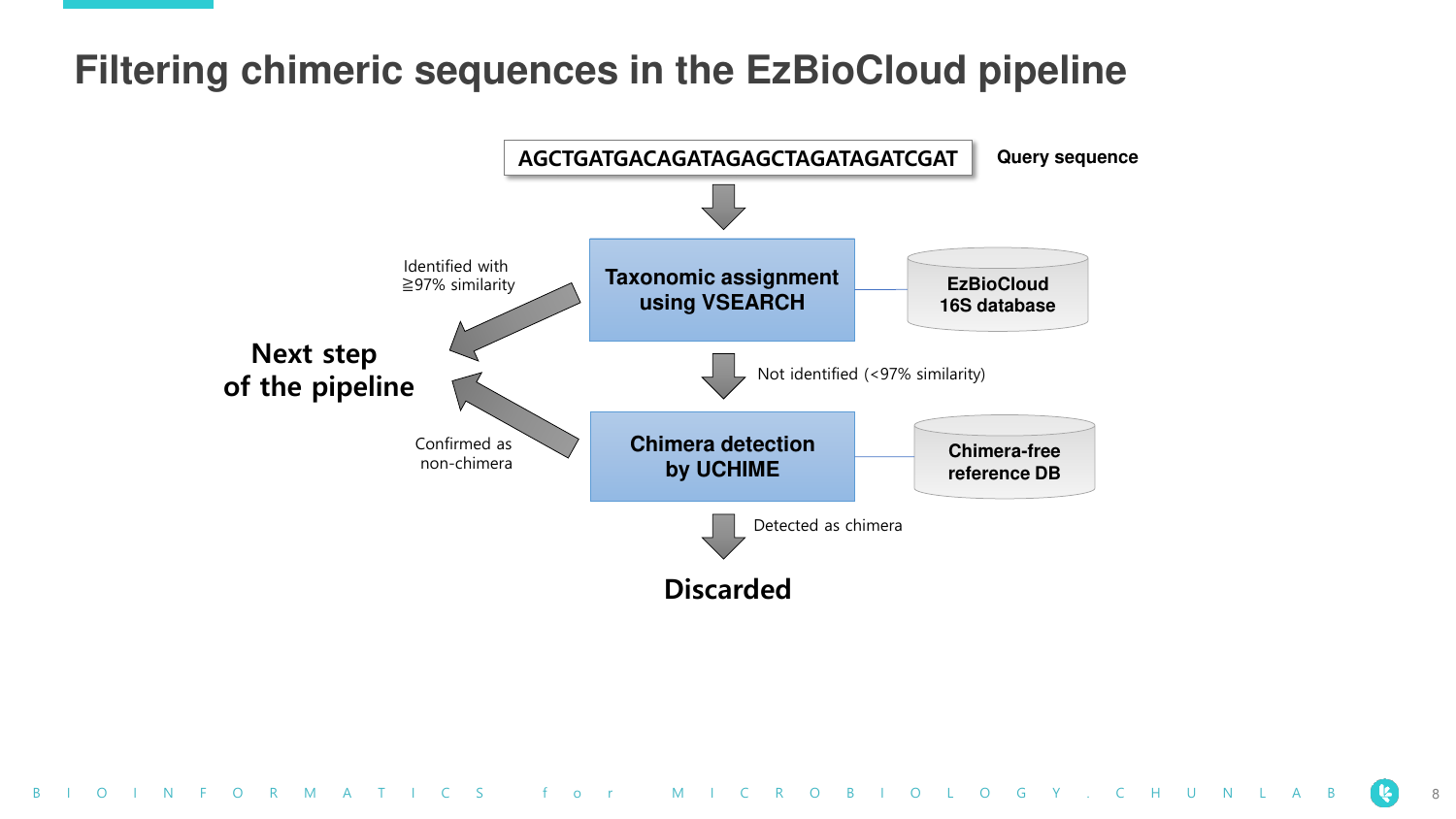#### **Example of a chimeric sequence**

454 sequence from human skin (V1V3 region)

GATGAACGCTGGCGGCGTGCCTAATACATGCAAGTCGAGCGAACAGACGAGGA GCTTGCTCCTCTGACGTTAGCGGCGGACGGGTGAGTAACACGTGGATAACCTACC TATAAGACTGGGATAACTTCGGGAAACCGGAGCTAATACCGGATAATATATTGAA CTGCATGGTTCAATAGTGAAAGACGGTTTTGCTGTCACTTATAGATGGATCCGCG CCGCATTAGCTAGTTGGTAAGGTAACGGCTTACCAAGGCAACGATGCGTAGCCG ACCTGAGAGGGTGATCGGCCACACTGGAACTGAGACACGGTCCAGACTCCTACG GGAGGCAGCAGTGGGGAATATTGCACAATGGGCGGAAGCCTGATGCAGCAACG CCGCGTGCGGGATGACGGCCTTCGGGTTGTAAACCGCTTTCGCCTGTGACGAAG CGTGAGTGACGGTAATGGGTAAAGAAGCACCGGCTAACTACGTG



**99.7% to Staphylococcus epidermidis**

**(Firmicutes;Bacilli;Bacillales; Staphylococcaceae;Staphylococcus)** **100% to Propionibacterium acnes**

**(Actinobacteria;Actinobacteria; Propionibacteriales;Propionibacteriaceae; Propionibacterium)**

#### **UCHIME score = 13.4277**

Default cutoff  $= 0.28$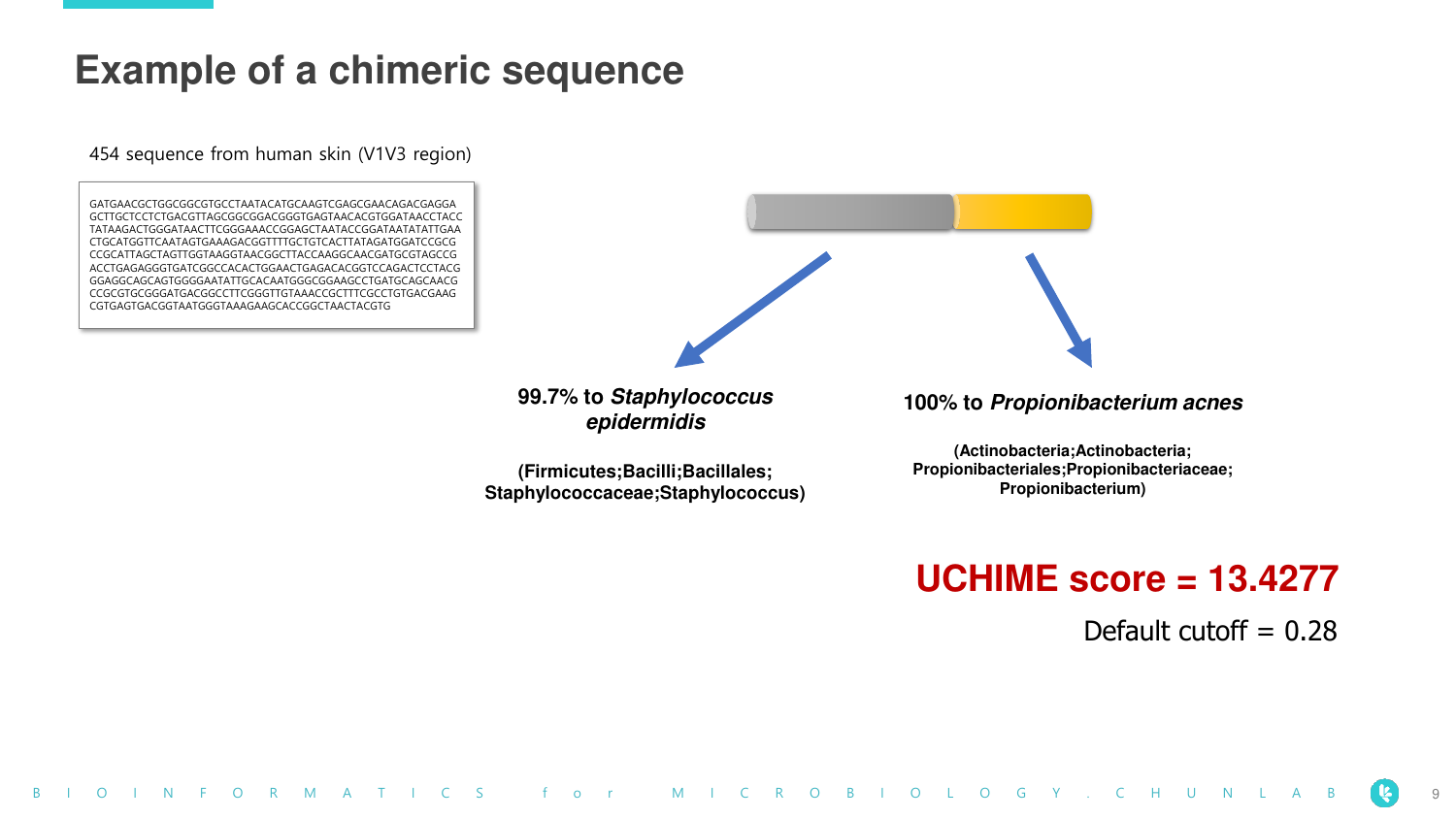

# **Chimeras can be detected when the known reference sequences are given in the non-chimera database!**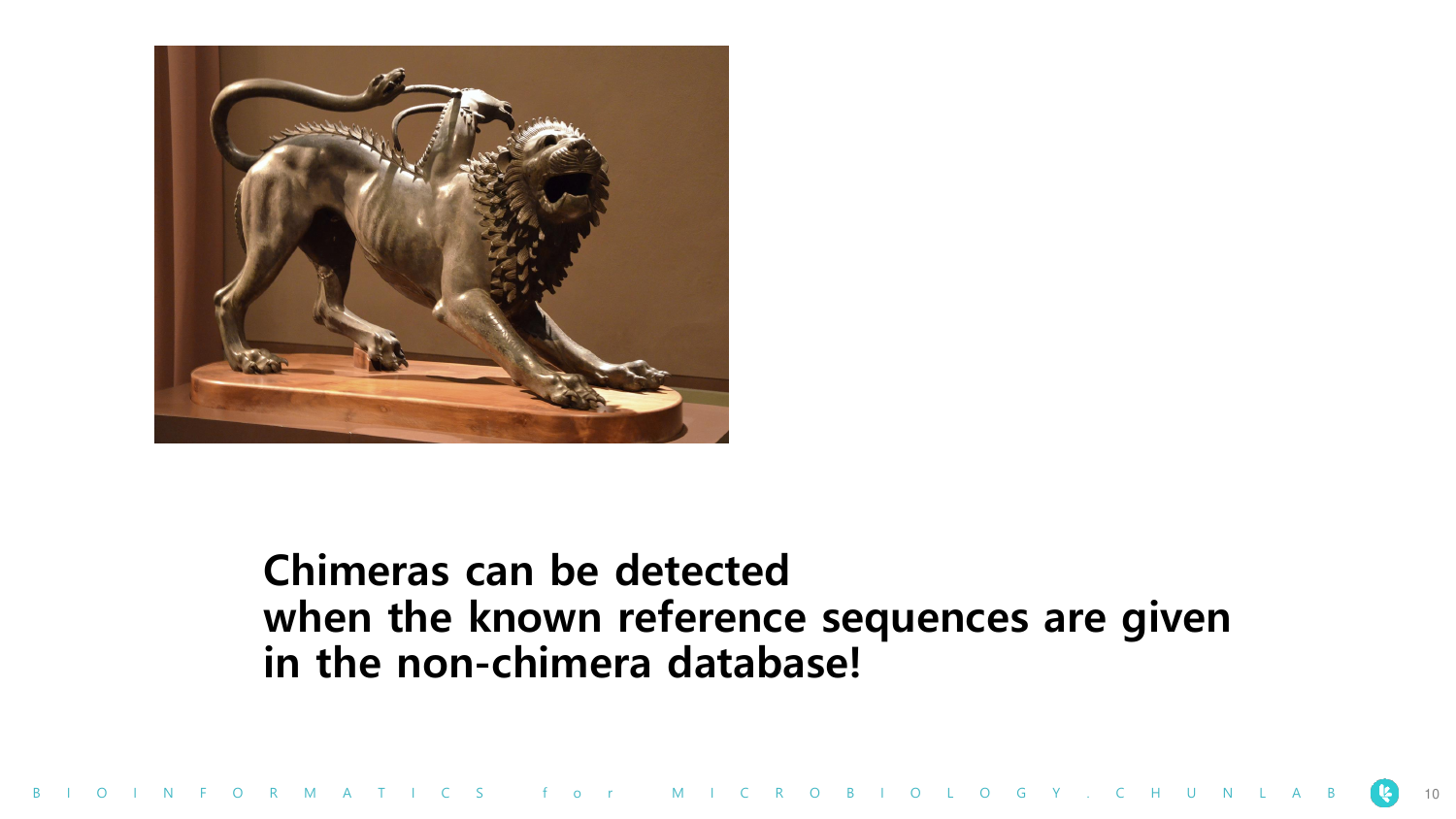### **Non-chimera Reference Database in the EzBioCloud pipeline**

- **Manually curated high quality sequences of species with valid names**
- **>2,000 Genomospecies (new species based on genome sequence)**
- **>2,500 Trusted full-length sequences representing uncultured species (using Pacific Biosciences ccs sequencing)**

B I O R M A T I C S f o r M I C R O B I O L O G Y . C H U N L A B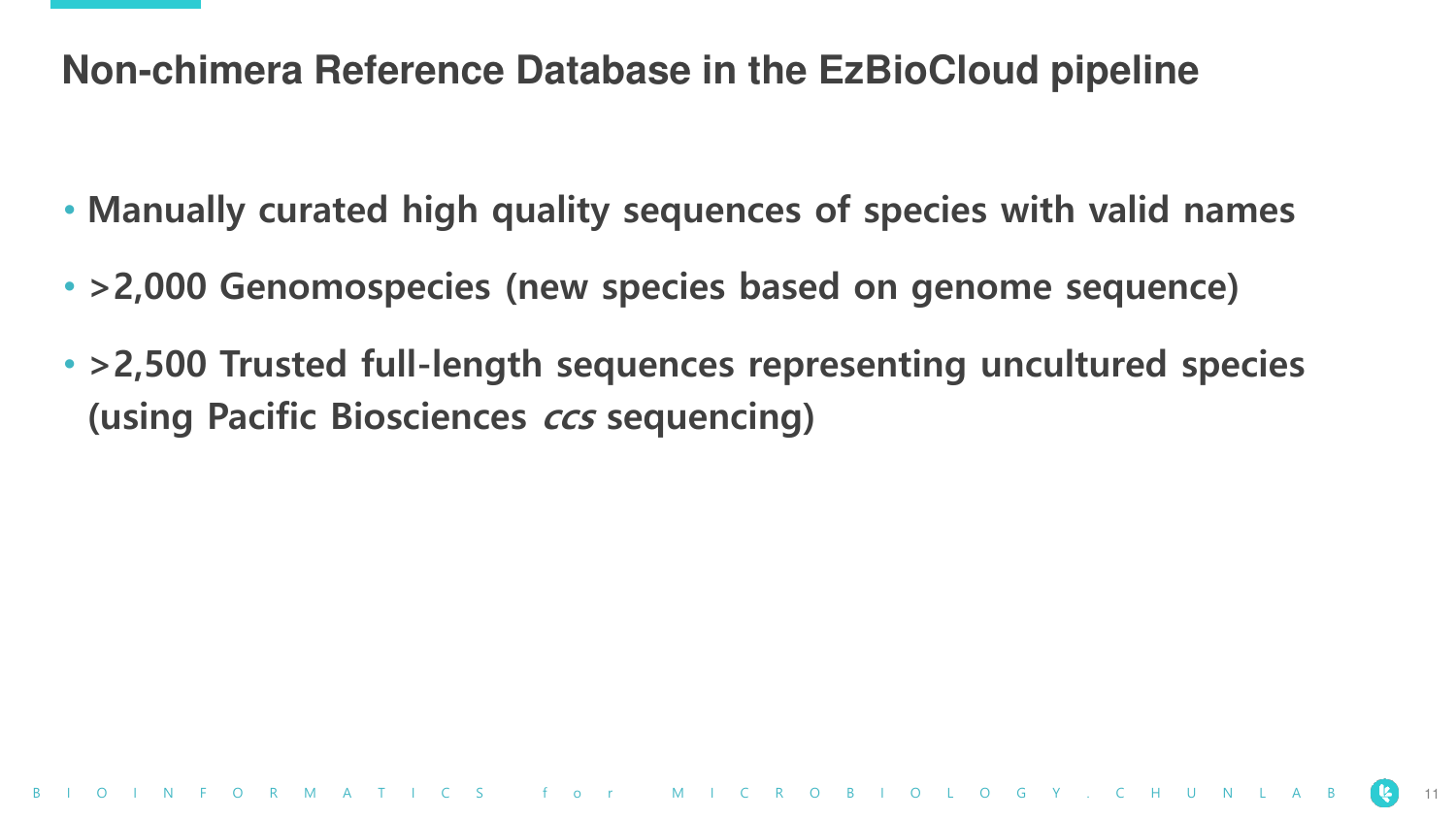### **16S sequence from human feces (V3V4 MiSeq)**

**>7194088**

**TGGGGAATATTGCACAATGGGCGAAAGCCTGATGCAGCAACGCCGCGTGAGTGAAGAAGTATCTC GGTATGTAAAGCTCTATCAGCAGGGAAGAAAATGACGGTACCTGACTAAGAAGCCCCGGCTAACTA CGTGCCAGCAGCCGCGGTAATACGTATGGGGCAAGCGTTATCCGGAATTACTGGGTGTAAAGGGAG CGTAGGCGGCATGGTAAGCCAGATGTGAAAGCCCGAAGCTTAAATTCGAGGATTGCATTTGGAACT ATCAAGCTAGAGTACAGGAGAGGAAAGCGGAATTCCTAGTGTAGCGGTGAAATGCGTAGATATTAG GAAGAACACCAGTGGCGAAGGCGGCTTTCTGGACTGAAACTGACGCTGAGGCTCGAAAGCGTGG GGAGCAAACA**



Identify both fragments at <https://www.ezbiocloud.net/>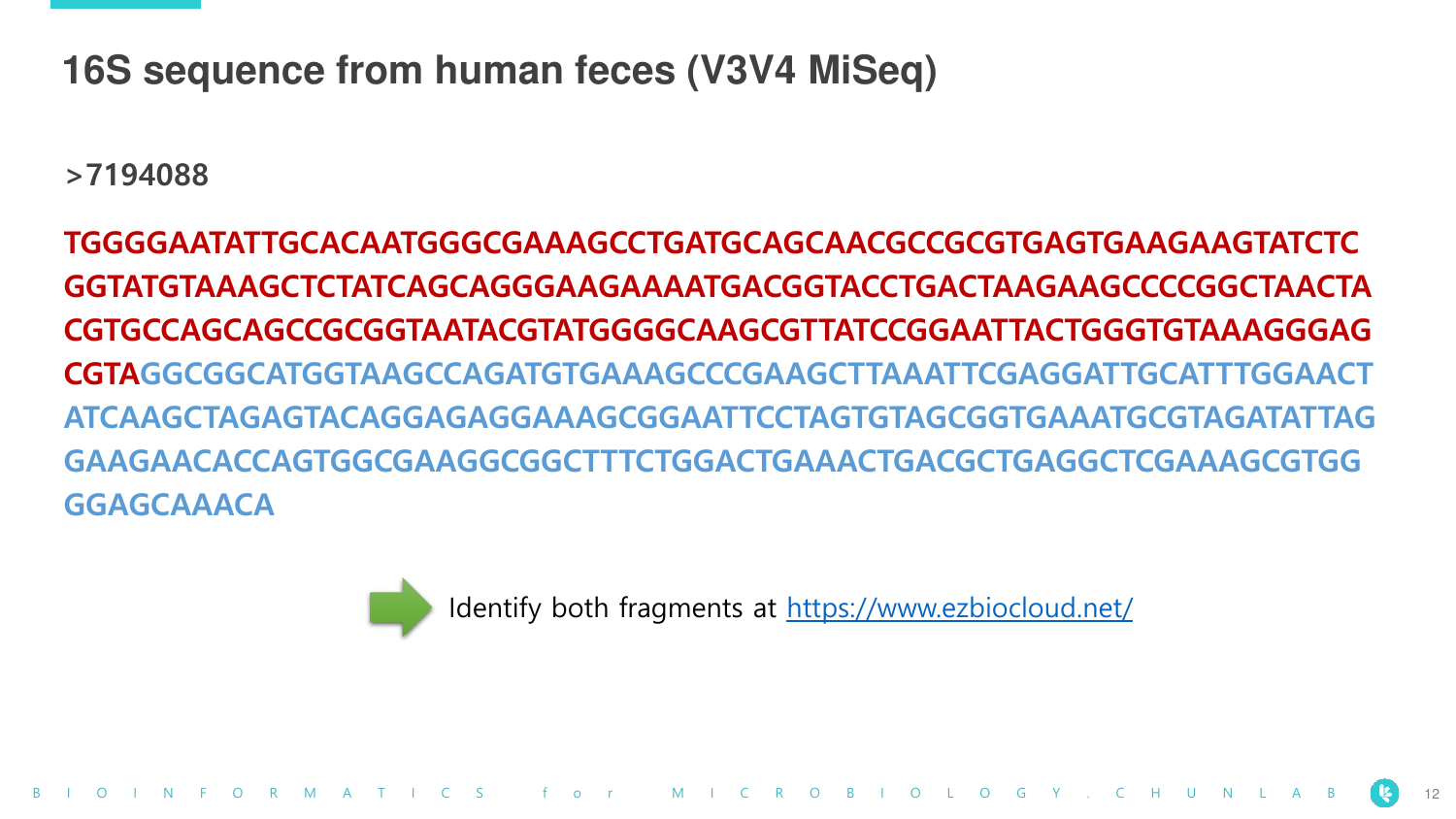#### **Amplicon 7194088**

• **Left fragment: Anaerotignum PAC001223\_s**

Bacteria;Firmicutes;Clostridia;Clostridiales;Lachnospiraceae

#### • **Right fragment: DS990270\_s**

Bacteria;Firmicutes;Clostridia;Clostridiales;Lachnospiraceae

#### • **UCHIME chimera score: 4.4643**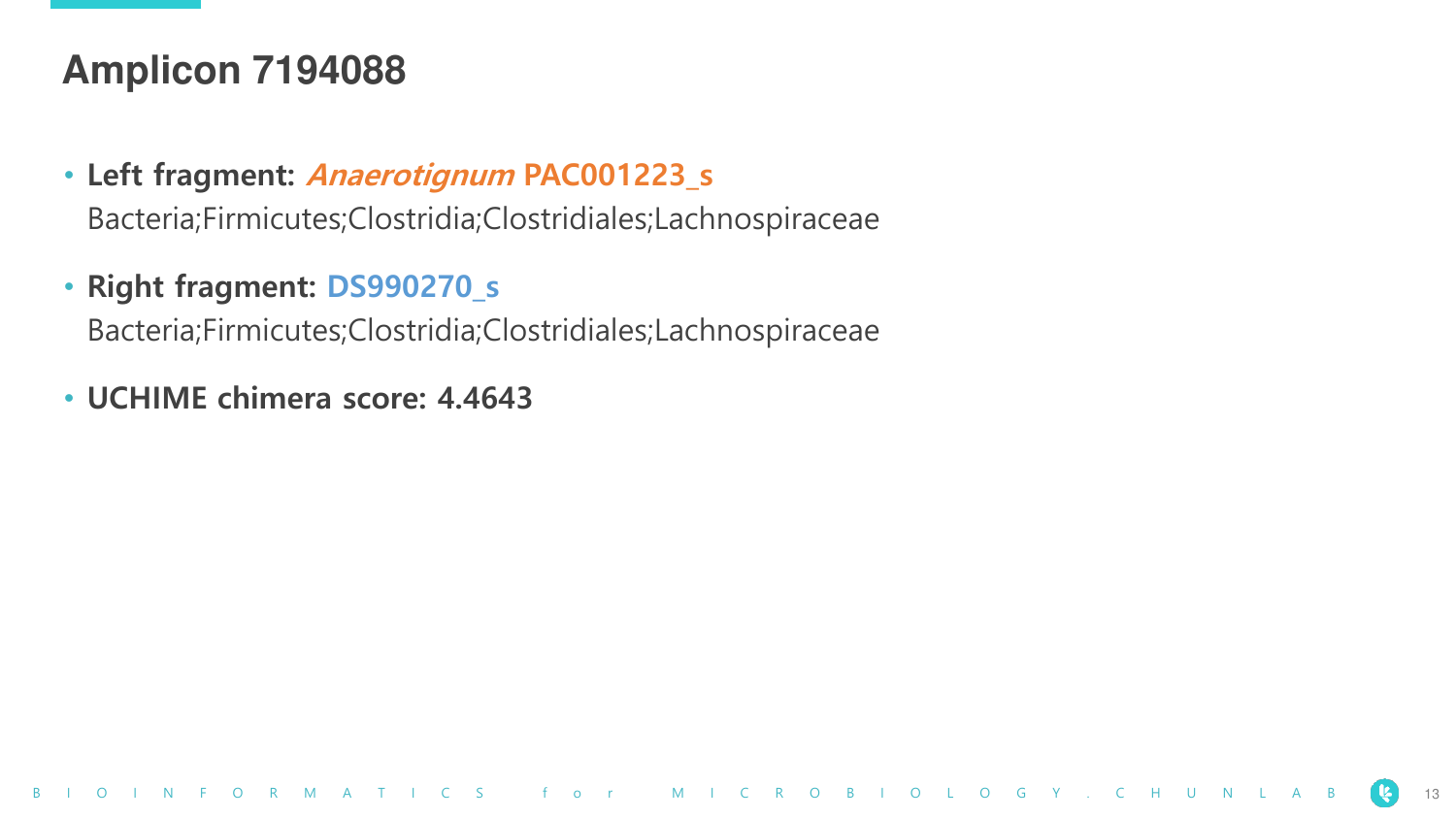#### **Chimera ratios reported from published studies**

|                                 | Hass et al. Genome Res. 2011.     | Schloss et al. Plos One. 2011     |
|---------------------------------|-----------------------------------|-----------------------------------|
| Chimera detection rate          | $15 - 20%$                        | $5.5 - 15.9\%$                    |
| <b>Mock community used</b>      | 20 Bacterial + 1 Archaeal strains | 20 Bacterial + 1 Arcaheal strains |
| <b>PCR</b> target region        | V1/3, V3/5, V6/9                  | V1/3, V3/5, V6/9                  |
| <b>Chimera detection method</b> | ChimeraSlayer                     | Reference Database                |

\* Obtained from mock communities.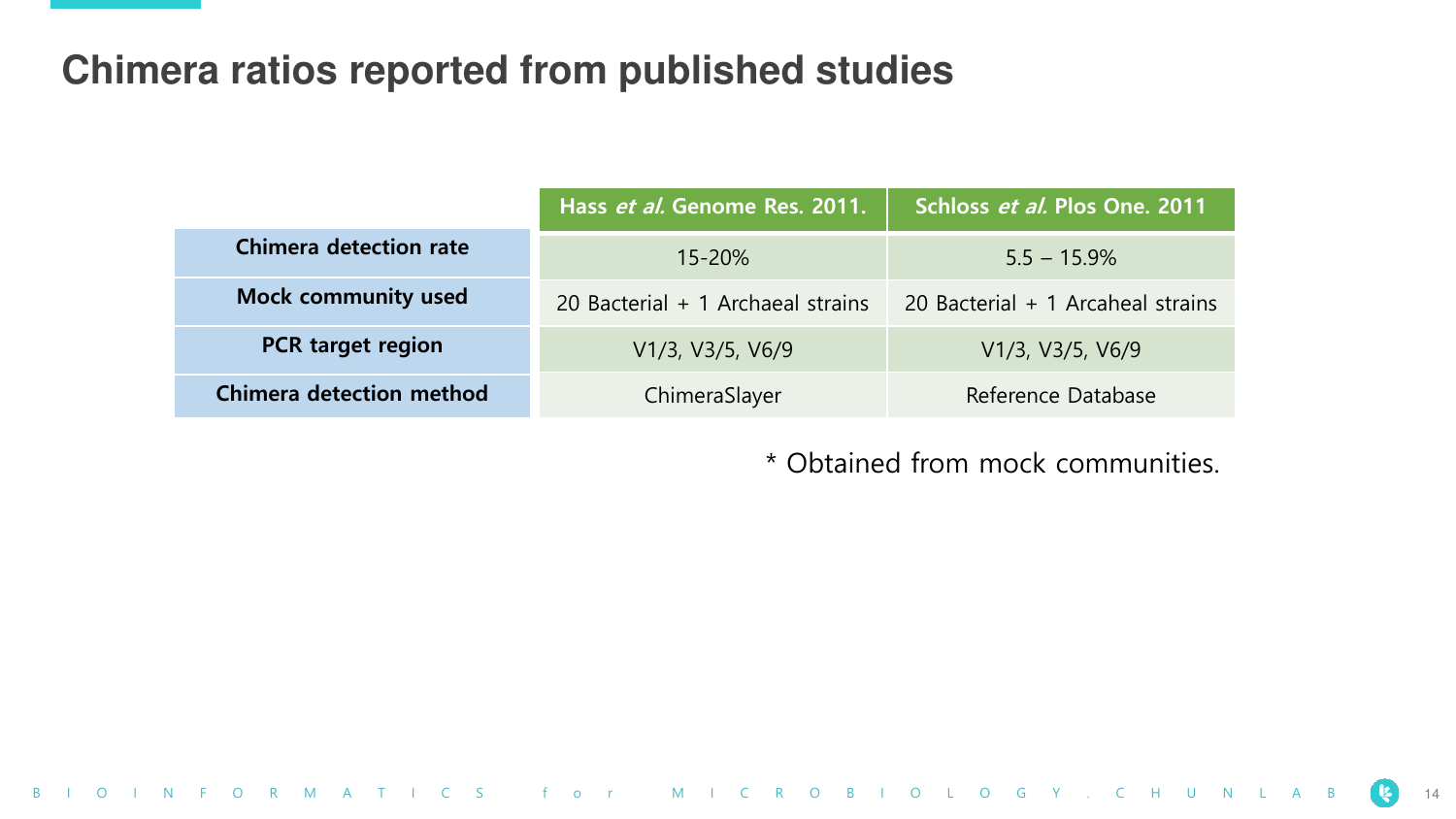**Deep sequenced real data**

- •**Human fecal sample of healthy Korean (male)**
- •**V3V4 MiSeq sequencing**
- •**9,210,140 reads (single sample)**
- •**Data browsable at**
	- [https://www.ezbiocloud.net/chun\\_microbiome](https://www.ezbiocloud.net/chun_microbiome)

S for MICROBIOLOGY.CHUNLAB